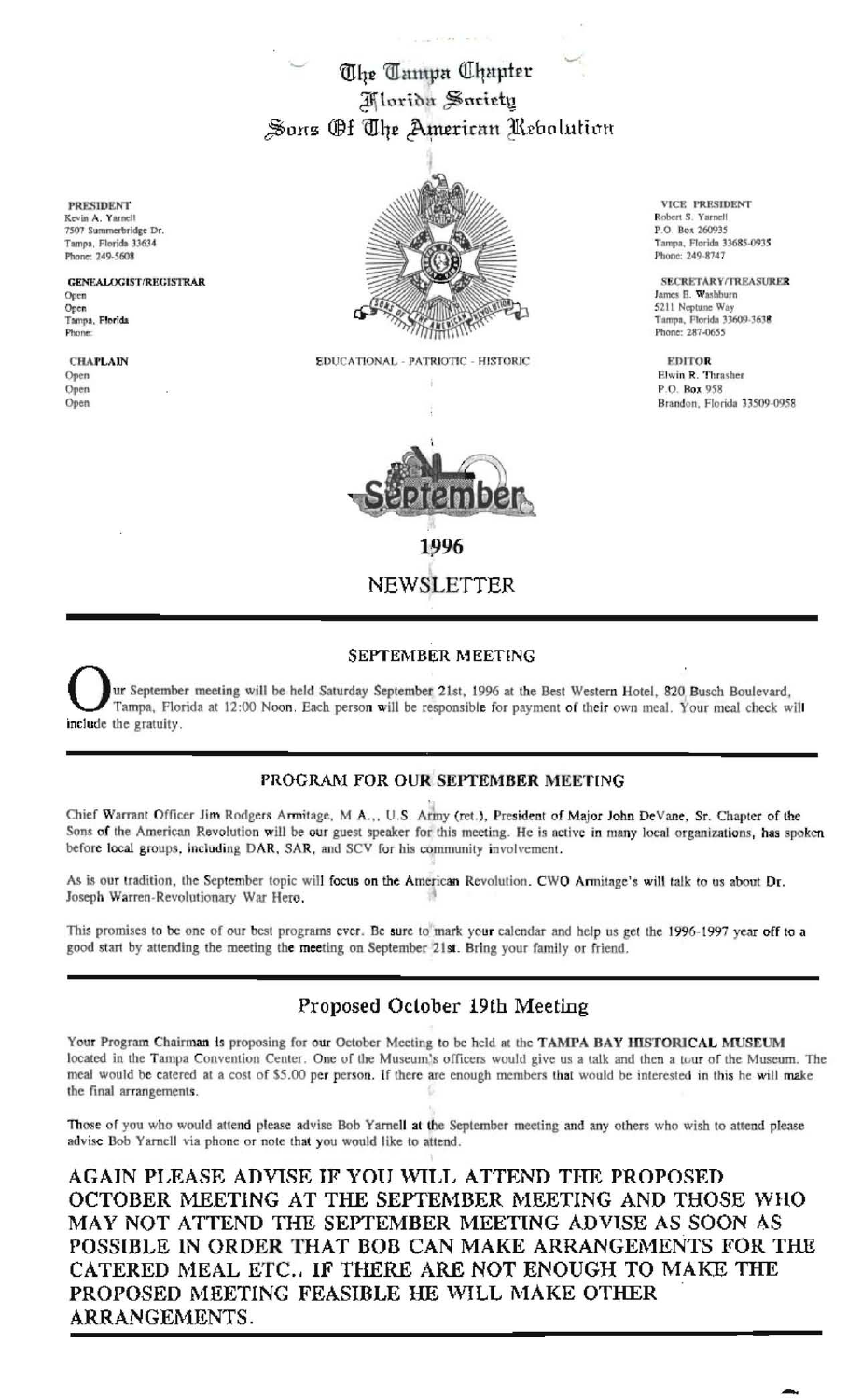

## **HAPPY BIRTHDAY**

| Cy Gamber             |    | June 1       |
|-----------------------|----|--------------|
| Parke Wright III      | ĵ  | June 6       |
| Robert Hill           | ł. | June 9       |
| Leslie White          | ŧ. | June 15      |
| Ted Dickerson         |    | July 15      |
| Herbert Haager        | G) | July 16      |
| Herbert Mason         |    | August 13    |
| <b>Charles Bearss</b> |    | August 21    |
| <b>Ausitn Rising</b>  |    | September 11 |
|                       |    |              |

#### **TAMPA CHAPTER SAR**

MINUTES OF THE REGULAR MEETING HELD MAY 18, 1996 AT THE BEST WESTERN HOTEL, EAST BUSCH BUSCH BOULEVARD, TAMPA, FLORIDA

Because of an impending conflict with other organization(s) at the food counter at noon, our waitress suggested that we have our lunch before noon. She did not take individual orders for lunch since it was a soup-and-sandwich food line at the single price of \$4.95. The Chapter took advantage of the suggestion which made the call to order for the meeting come at 12:21 PM.

And because President Kevin Yarnell was to present the program for the meeting. Vice President Bob Yarnell presided. He called the meeting to order, Secretary Jim Washburn gave the invocation followed by Bob leading in the pledge to the flag and the SAR pledge.

The guests introduced were Mrs. Claude (Fimi) Richie, Mrs. Herb (Jeanne) Mason, prospective member Greg Tisdale and Eagle Scout Rasmussen and his father, William.

Upon a call for any correction of the minutes of the April meeting none were given so the minutes were approved as printed in the newsletter.

Secretary Washburn noted that the newsletter reported the passing of a former loyal member. That member was Daniel Carleton, not Carlson as printed. Compatriot Carleton attended many Chapter meetings accompanied by his sister, Mrs. Frances Compton until his health began to fail. In recognition of his faithfulness to the Chapter, the Chapter's Board of Governors approved a \$10.00 donation to the FLSSAR Endowment Trust Fund in his memory. This has been done.

Jim also reported that signature card were on hand to make the authorized signatures on the bank account to be President Kevin Yarnell and himself.

He said he had received a phone call some time ago from WC Regional VP Courtney Crutcher that Mrs. Ed Hoyt had been killed in an automobile accident. Compatriot Ed Hoyt, accompanied by Mrs. Hoyt, installed the Chapter officers for the year 1991. The Chapter regrets hearing this.

The New England Historic Genealogical Society has sent Jim information regarding the organization including an application for membership form. Any Chapter member interested in the organization can get the information about it from him.

Jim noted an article in the Winter 1995-96 issue of the Florida Patriot regarding the Tampa Chapter which reported that the Chapter was supporting and "Adopt a Brick" program in support of a veterans park along US 301. Apparently some confusion developed with a program which the Chapter did have in attempting to plant a tree of some historical lineage at the Veterans Park. At any rate the Chapter never had a part in the "Adopt a Brick" and unfortunately, the tree program never came to fruition.

A lady living in Mobile, Alabama contacted Jim by phone regarding the amount of dues necessary to accompany an application for SAR membership. Her son, Steven Roth, who lives in Tampa, based on information on his mother's DAR membership, is apparently qualified for SAR membership. Steven was contacted regarding this meeting if he were so inclined. Since he didn't attend, the Chapter isn't aware of his interest in SAR membership at this time.

The Board of Governors has approved accepting \$32 for 1996 dues from a particular member.

The financial report for the year to date is:

| Income                | $\mathbb{R}^d$ | s. | 231.26  |
|-----------------------|----------------|----|---------|
| Expense               |                |    | 247.87  |
| Net Expense           |                |    | 16.61   |
| Chapter Funds 1/1/96  |                |    | 1316.11 |
| Chapter Funds 5/18/96 |                |    | 1299.50 |